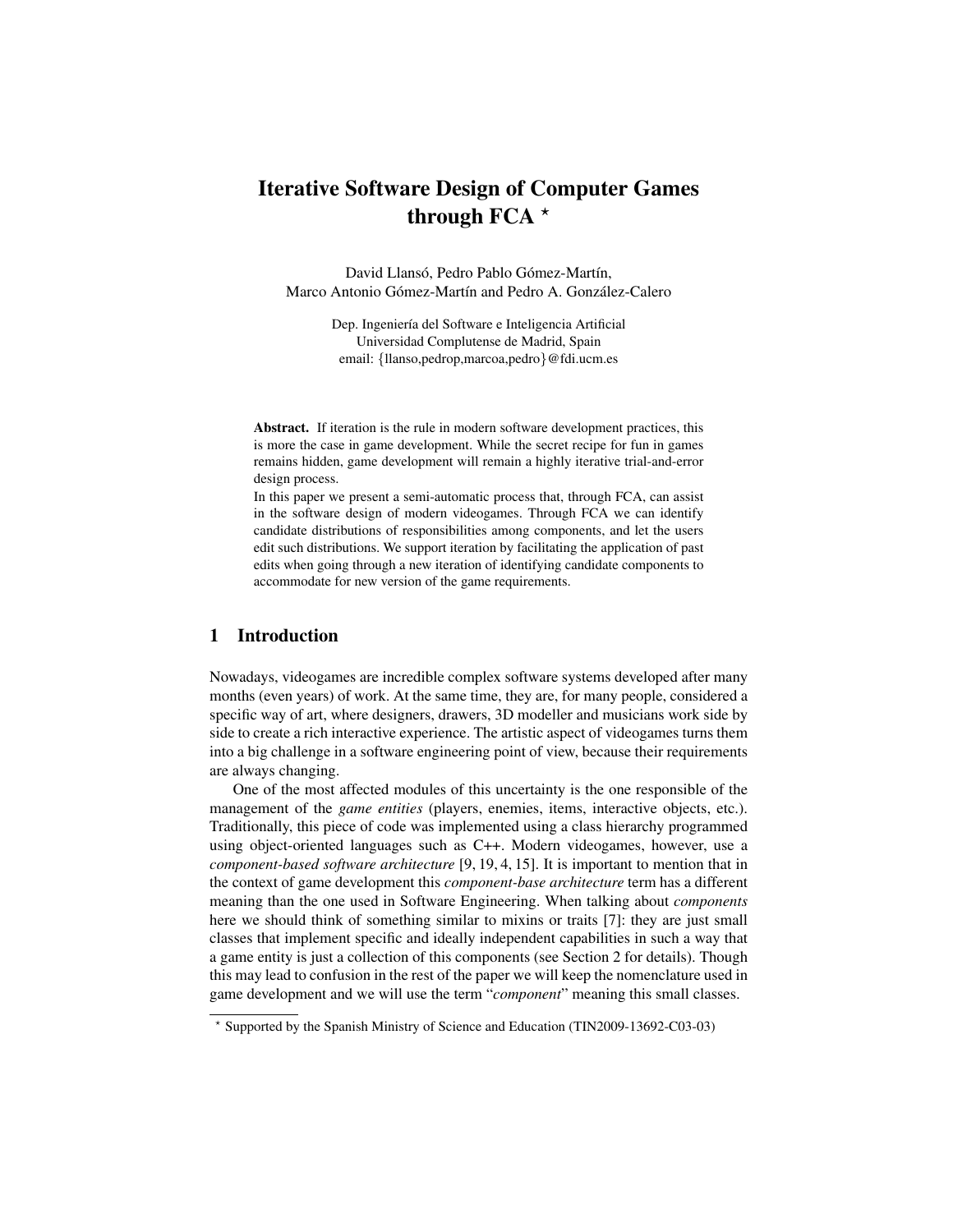Even though the use of components promote flexibility, reusability and extensibility, it does not come without costs (see Section 3 for details). One of the main issues is the lack support in the mainstreams languages (mainly C++) that forces programmers to create a complex source code infrastructure that supports components and the ability of composing entities with them. This also leads to the lack of compiler support in the detection of different problems related to the lost of datatype information that a traditional class hierarchy would have exposed immediately to the programmer.



Fig. 1. *Rosette*, the game entity editor

In this paper, we present a new method for easing the design of a component-based architecture. Using a visual tool called *Rosette* [14] (see Figure 1) the user first graphically defines the entity hierarchy (data and actions), a well-known task for game programmers. Using Formal Concept Analysis (FCA) [8], *Rosette* automatically suggests a *component* distribution that will fit the requirements of the provided classical hierarchy (Section 4).

The candidate distribution is shown to the user through a visual interface, where she has the opportunity to modify it (Section 5) before *Rosette* generates a big percentage of the entity manager game code.

Our tool uses OWL (Web Ontology Language<sup>1</sup>) as the underlying representation for the hierarchy and resulting components. It let us track all the applied changes and reason about possible inconsistencies between entities and components that would be hidden to the compiler. This part of the system has been described elsewhere [14].

As said before, videogames specification will surely change in the long run, and the original hierarchy (and component distribution) will need several revisions. As a

<sup>1</sup> http://www.w3.org/TR/owl-features/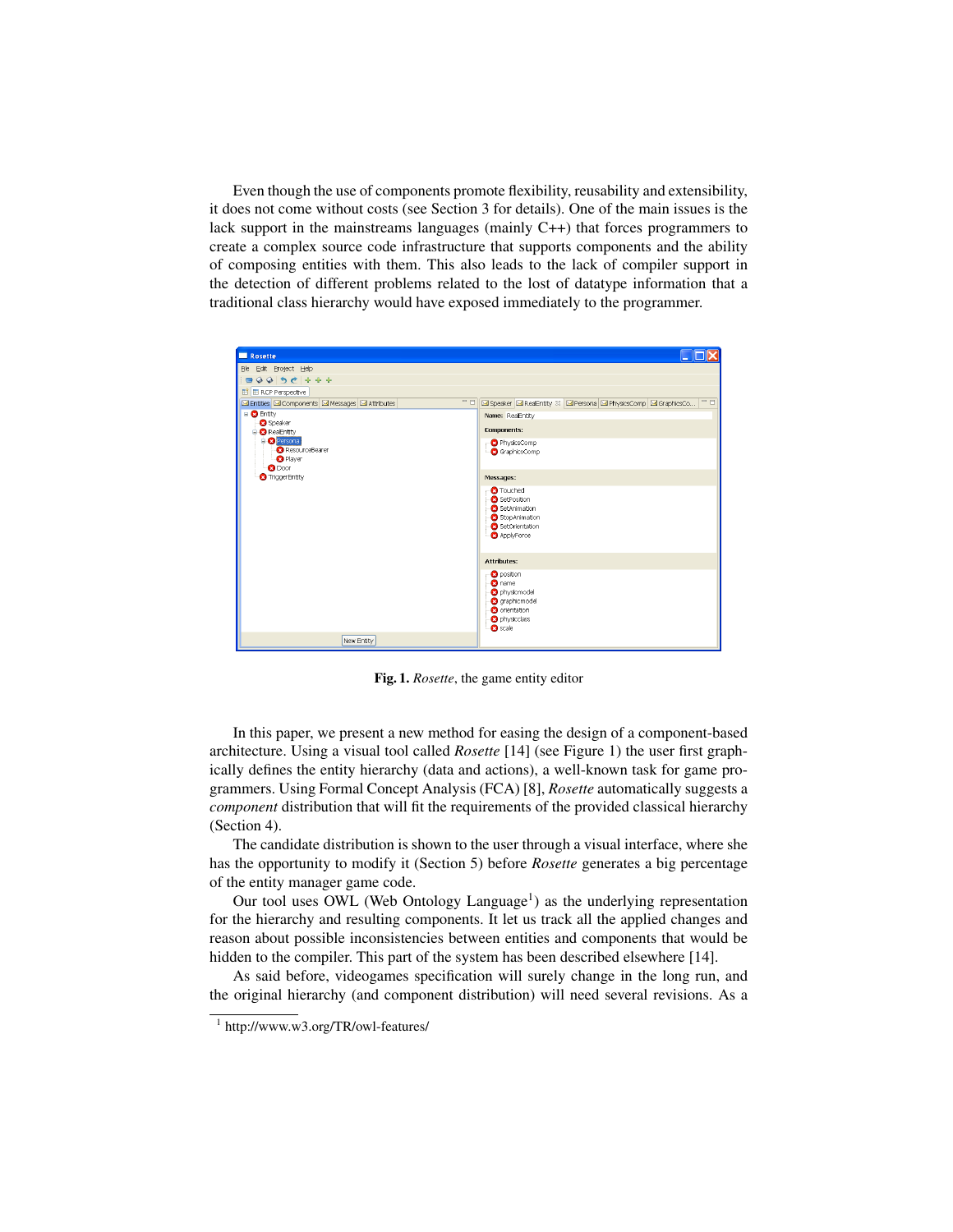result of that *agile methodologies*, such as *scrum* [16] or *extreme programming* [1, 2], are taking a big importance in the videogame developments. Agile methodologies give repeated opportunities to assess the direction of a videogame throughout the entire development lifecycle, which is split in iterations or *sprints*. The principal priority is having functioning pieces of software at the end of every sprint to reevaluate the project goals. To this end, *Rosette* allows an *iterative* hierarchy definition during these sprints, remembering all the changes applied to the previously proposed component distributions, and redoing them into the last one (Section 6). This process is possible using the lattices [3] created using FCA and represented with OWL.

# 2 Component-Based Architecture

Videogames are very complex systems developed by a lot of people who write a big number of code lines during many months. Due to the changing nature of videogames, where requirements are always changing, there are some parts of the game that should be carefully implemented. Specifically, the module responsible of the management of the *game entities* is the most affected module by those continuous changes so it must be flexible enough to be adapted to unexpected changes in the specification and also offer a good way to reuse code for different entities.



Fig. 2. An entity hierarchy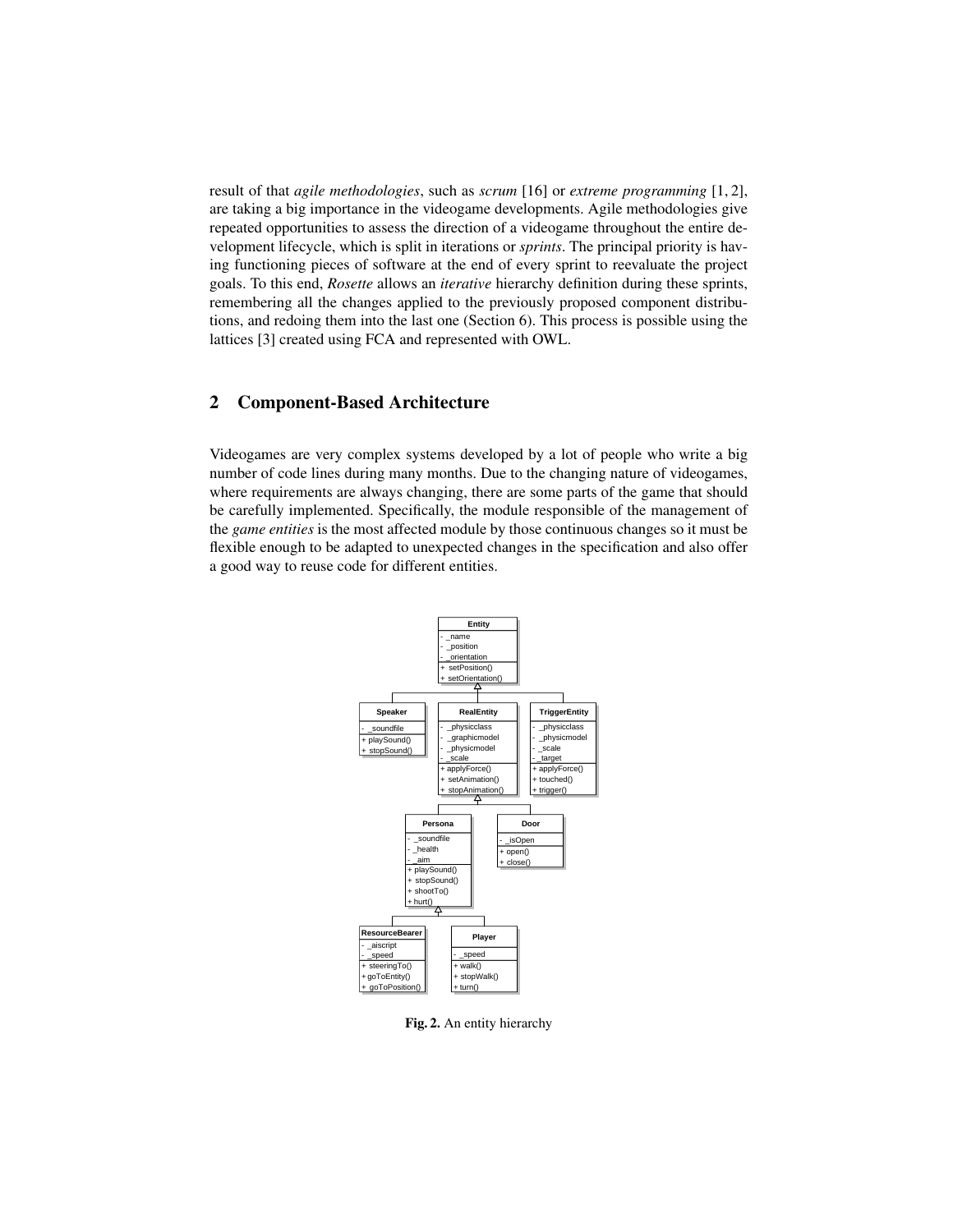Traditionally the code layer responsible of the management of the game entities took the form of an inheritance hierarchy of C++ classes. These classes represent the hierarchy of entities and procedures that, in some sense, may be viewed as the actions that these entities were able to perform. Figure 2 shows one of those hierarchies. Each entity class possesses some attributes (data) and methods that code the actions the entity is able to perform. Furthermore, the inheritance propagates features from parents to children; for example, all the attributes and methods of the *Persona* class are also available for *Player*s.

However, the straightforward approach of organizing entities in class hierarchies soon probed too rigid and hard to maintain and evolve. Although well accepted, single inheritance is not expressive enough to handle complex entity distributions. Programmers are usually forced to duplicate code or implement methods too high in the hierarchy [7]. In the last few years, however, the component-based software architecture is the design of choice for managing entities in modern video games [9, 19, 4, 15], embracing this way dynamic object composition instead of static class hierarchies.

Components provide an intermediate level of abstraction between methods and classes by gathering common behaviour and, in this way, they can be seen as mixins or traits [7]. All of them, components, mixins and traits, implement a small set of functionality (usually only one feature) and they invoke other pieces of software that belong to other sibling structures.

The main difference, however, is that in the context of components and games, the entiry hierarchy is flattened and the final result is just an entity class without subclasses that acts as a component container. Every functionality, skill or ability that the entity has, is implemented by a component.

Furthermore, components are more self-contained than mixins or traits since they can have attributes which can specify some states whilst mixins and traits are just a set of methods (we are using the trait concept formalized in [7]). A direct consequence of this is that the entity class can be the same for every entity type, because both their attributes and their functionality are managed by the components. It needs to be just a component container that provides component communication. So, instead of having entities of concrete classes that provide *glue methods* to connect components together like in mixing or traits, the component communication is done like in the *Command* design pattern, where method invocation is transformed into an object that is passed around the components. The piece of information used to execute functionality is called *message* and components decides which messages they will accept to execute the corresponding functionality.

As an example, figure 3 shows the *hand-made* component-based version of the hierarchy of Figure 2. The *Player* entity in the legacy class hierarchy shown in Figure 2 becomes a generic entity containing an instance of the *PlayerControllerComp*, *Fight-Comp*, *PhysicsComp*, *SpeakerComp* and *GraphicsComp* components. Nonetheless, this relationship between entities and components is now done outside the code, usually in plain text files.

Such architecture promotes flexibility, reusability and extensibility but makes the code more difficult to understand, since now the behaviour of a given entity is built at run-time by linking components. The use of a distributed component-based architecture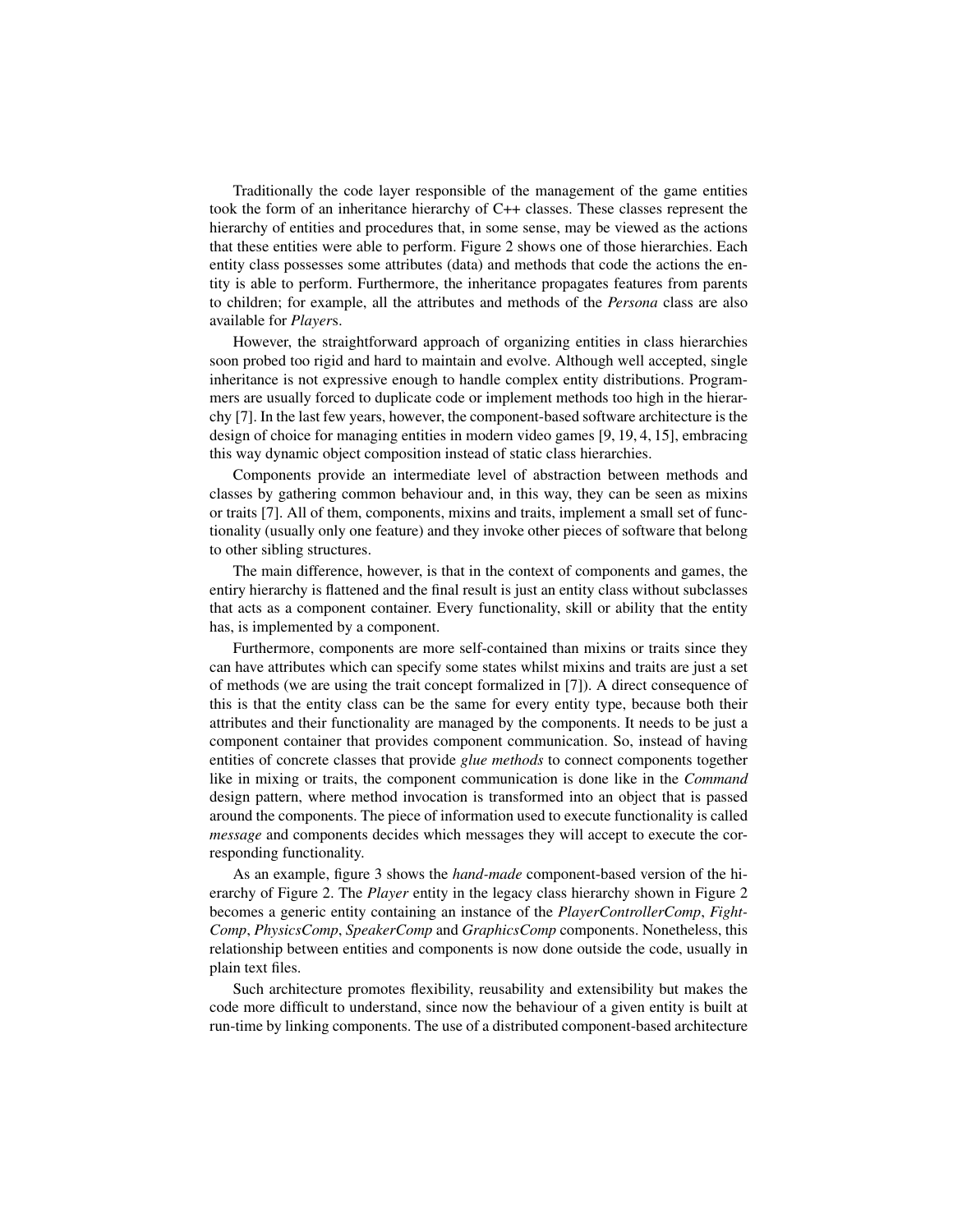

Fig. 3. A component-based architecture

may be confusing for programmers due to the loss of the class hierarchy where the entity distribution is seen at a glance. At the same time, compilers will lose important datatype information, decreasing the amount of compile time errors that will be able to detect.

# 3 Fighting Against Component Issues

When moving from inheritance hierarchies to component-based systems, the inheritance links are turned into aggregation links where the polymorphism is substituted by a delegation mechanism (delegating in components). This has been identified in [6] as *role aggregation* and it has its own drawbacks that we summarize in:

- 1. Loss of information about the domain: Despite all the issues class hierarchies manifest, they can be seen as a conceptual entity ontology and therefore they are a non-formal definition of the game model. In a component-based system a lot of semantic information becomes hidden behind components and scattered between them. Although in a component-based architecture is so easy to create a new entity, by enumerating in a plain text file which components it will have, entities are not related in between as in hierarchies. Even worse is that abstract classes (such as *RealEntity* in Figure 2) are inevitably lost because only entities that are meant to be used to create objects are modelled. The final result of this lack of structure is that the adoption of such design suffered the resistance of some programmers [5, 19].
- 2. Entity inconsistencies: With a data-driven architecture where creating new entity types is so easy, things may go really wrong, when declaring inconsistent entities that cannot work at execution time. When creating entities in hierarchies, it is obvious that some methods that execute some functionality may depends on other methods in the same entity or in ancestor classes (i.e. the *steeringTo* method of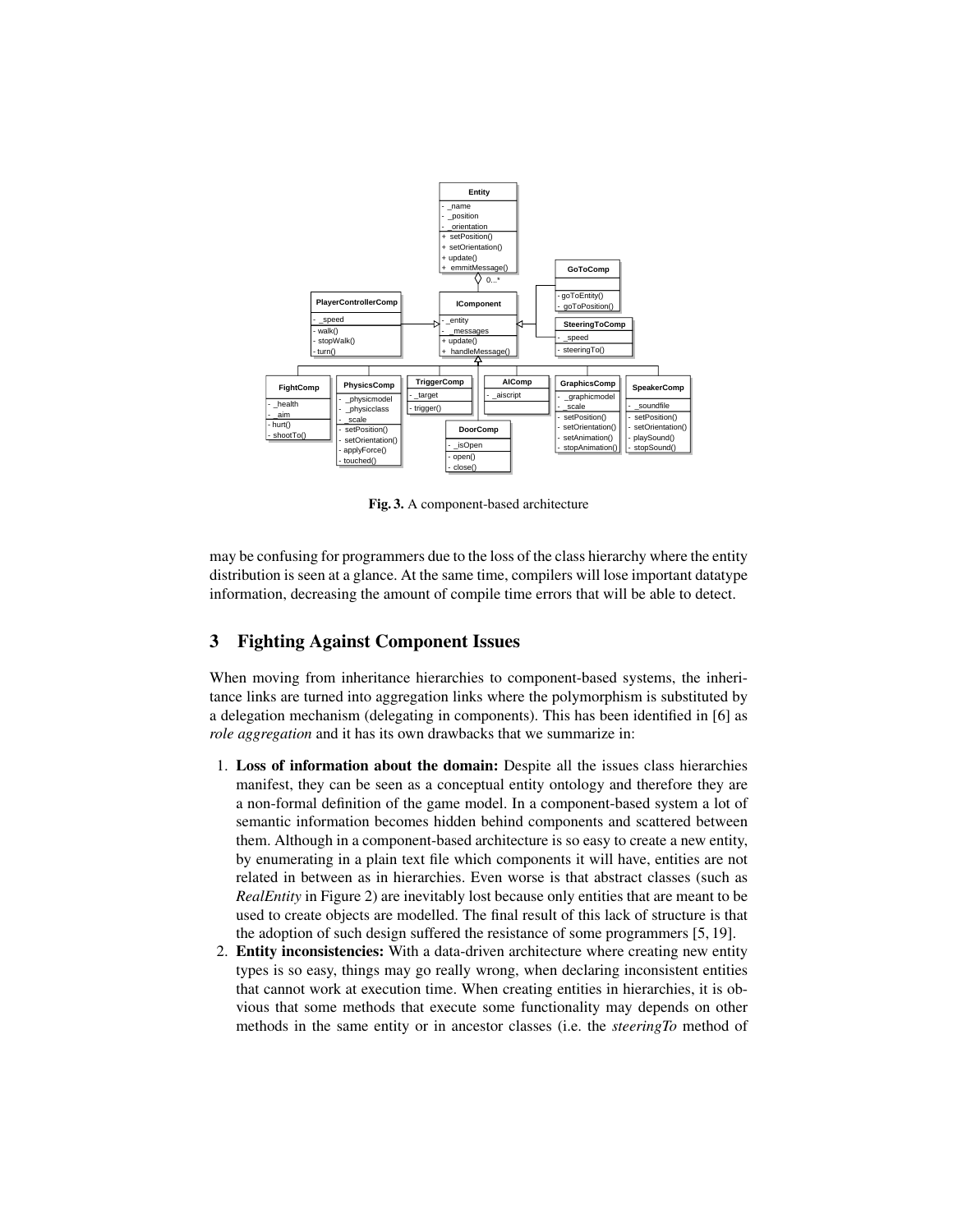the *ResourceBearer* in Figure 2 depends on the *applyForce* method of the *RealEntity*). If one invoked method does not belong to the entity, these inconsistency is checked easier, since the compiler provides some feedback. However, when working with components this inconsistency is not checked at compilation-time since method invocation is carried out through message passing. If the *ResourceBearer* has a *SteeringToComp* component (which may execute the *steeringTo* functionality) but does not have the *PhysicsComp* component where the *applyForce* resides, no error is fired at compilation-time. Even no error is produced at run-time, simply the functionality is never executed. On the other hand, when attribute values are also data-driven some error may arise at execution-time when the given value does not correspond with the expected type.

In order to alleviate these drawbacks, we have developed *Rosette* [14], a visual authoring tool that helps experts in the task of designing a game domain with a componentbased architecture. Instead of decompose from the very begining all the entities in components, the tool promotes the use of conceptual hierarchies that put entities, components, messages and attributes in order. These conceptual hierarchies recover the possibility of seeing the entity distribution and hierarchy at a glance (solving this way the first of the identified issues) but it is also used to create a knowledge-rich representation of the game domain using OWL that brings a lot of semantic knowledge to light. With the purpose of giving feedback to the end user, *Rosette* use the *Pellet Integrity Constraint* Validator (Pellet ICV)<sup>2</sup> to detect constraint violations in the OWL formal domain and this way detect some domain inconsistencies, such as the ones mentioned previously.

The inner details of the process has been described in [14]. In short it ends with the OWL representation of the game domain and the user being confident about its lack of inconsistences. The next step, the one detailed here, is to find out the best set of components that should be implemented to build the entity hierarchy using a component based architecture. This work alleviate the transition from hierarchies to component-based architectures taking advantage of the modelled domain where experts only describes the entities of the game in a conceptual hierarchy. This way we are facilitating the development of component-based architectures for novice users in this area, more used to hierarchies, but also for expert programmers and designers that may use the system to accelerate the designing process. As we will see in the next section, the analisys of the domain and inference of the set of components is done by using FCA.

# 4 Generating components through Formal Concept Analysis

When using *Rosette*, the first step is to graphically specify the entity hierarchy of the game. Users must provide both the entities and their features (attributes and methods). For example, they will indicate that a *Player* can *walk* and *turn* whilst a *ResourceBearer* must be able to *goToPosition* or store an *aiScript*.

Once done, we transform the hierarchy into a *formal context* in order to apply FCA. Entity types (*Player*, *ResourceBearer*) become *formal objects* and features (*walk*, *go-ToPosition, \_aiScript*) become *formal attributes*. Therefore, our formal context  $\langle G, M, I \rangle$ 

<sup>2</sup> http://clarkparsia.com/pellet/icv/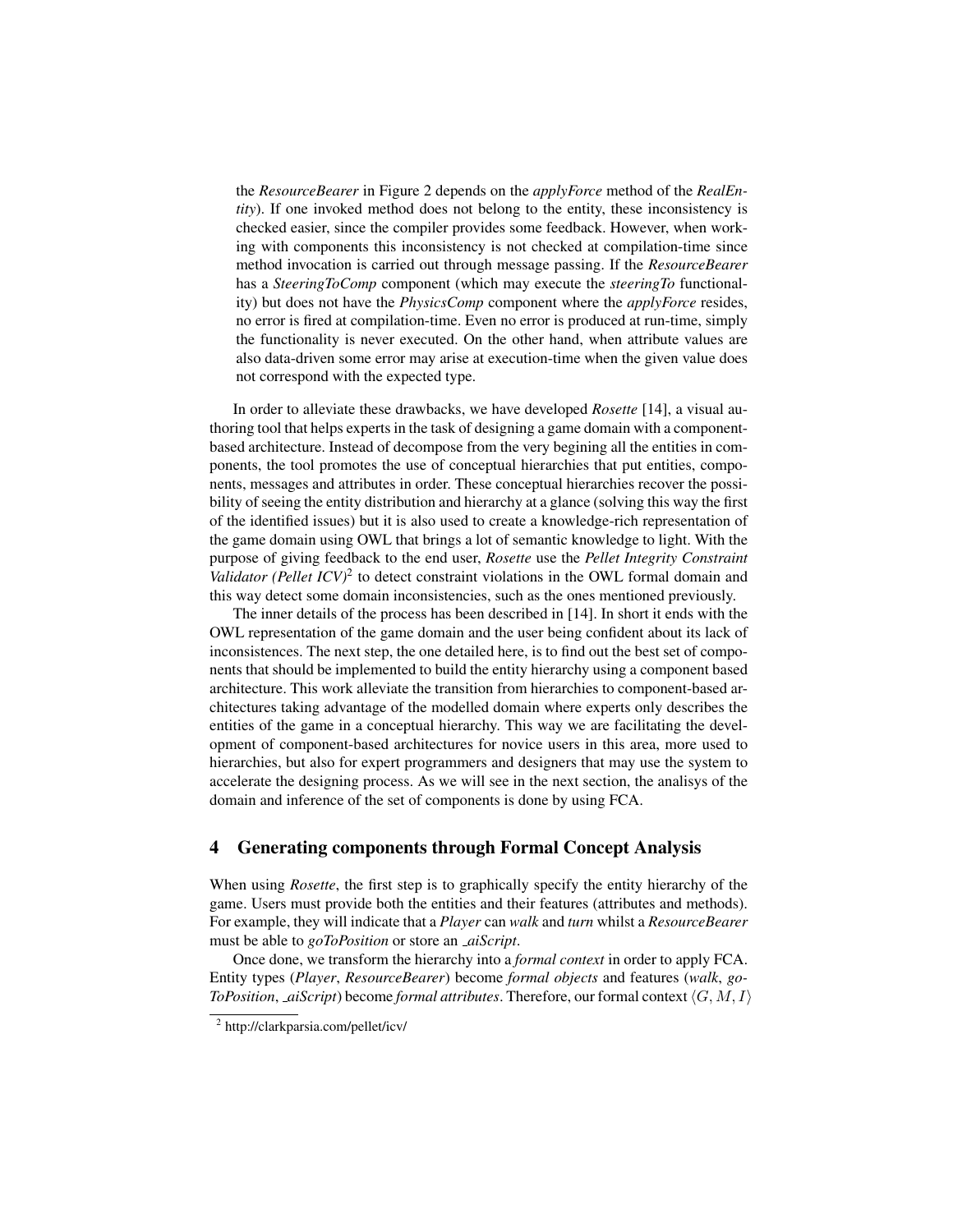

Table 1. Partial formal context of the game domain

is built in such a way that  $G$  contains every entity type and  $M$  will have every functionality and attribute. Finally, I is the binary (incidence) relation  $I \subseteq GxM$ , expressing which attributes of  $M$  describe each object of  $G$  or which objects are described using an attribute. This is filled in by going through the entity hierarchy annotating the relations between entity types and their features and considering inheritance (subclasses will include all the formal attributes of their parent classes). Table 1 shows a partial view of the formal context extracted from the hierarchy shown in Figure 2.

The application of FCA over such a formal context is done by using the Galicia project [18], a project usually used by end-users through their visual interface but that can be used by applications like *Rosette* using its API. The application of FCA gives us a set of formal concepts and their relationships,  $\beta(G, M, I)$ . Every formal concept represents all the entity types that form its extent and will need every functionality and attributes in its intent. Starting from the lattice (Figure 4) and with the goal of extrapolating the formal concepts to a programming abstraction, a naïve approach is to generate a hierarchy of classes with multiple inheritance. Unfortunately, the result is a class hierarchy that makes an extensive use of multiple inheritance, which is often considered as undesirable due to its complexity.

Therefore, though this approach of converting formal concepts into classes has been successfully used by others [12, 10], it is not valid in our context. After all, our final goal is to *remove* inheritance and to identify *common entity features* in order to create an independent class (a component) for each one. Once done, we will create just a single and generic *Entity* class that will keep a list of components, as promotes the componentbased architecture. The addition of new features is done by adding new components to the entity, and these components are independent among themselves. The consequence of this independence is that, now, sharing the implementation of the same feature in different entities is not hard-wired in the code, but dynamically chosen in execution, avoiding the common problems in the long run of the rigid class hierarchies.

Using FCA, we reach this goal focusing not on the objects (reduced extents of the formal concepts), but *in the attributes* (reduced intents). The idea is based on the fact that when a formal concept has a non-empty *reduced intent* this means that the concept contributes with some attributes and/or functionality that did not have appeared so far (when traversing the lattice top-bottom). The immediate result is that the reduced extent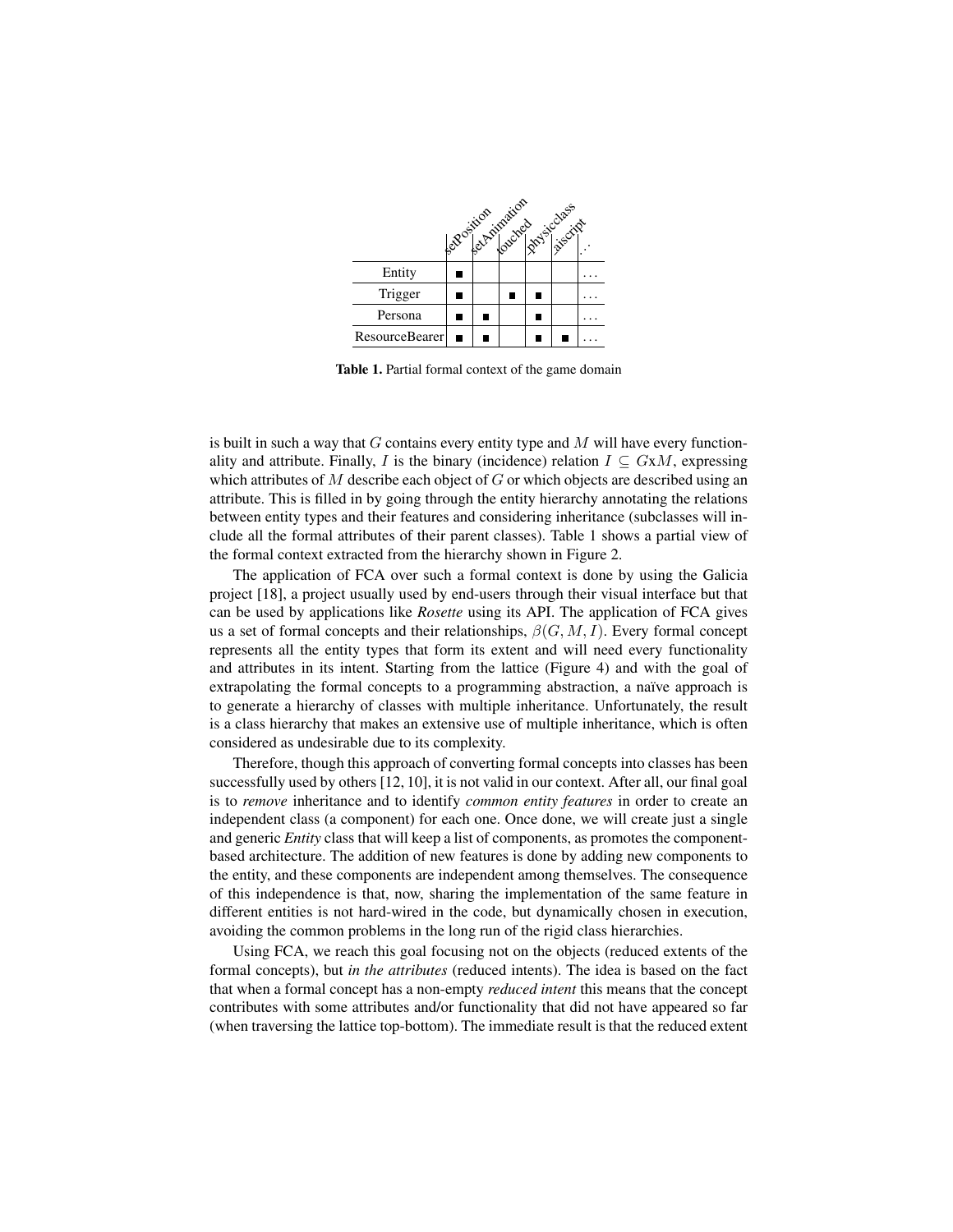

Fig. 4. Concept lattice

of objects differs from the objects in the superconcepts in those properties and it should be consider to build a component with them. At the same time, we will know that all the instances of the entities in the reduced extent of the formal concept will include the new created component.

For example, when analysing the formal concept labelled *11* in Figure 4, our technique will extract a new component containing the features *turn*, *stopWalk* and *walk*, and will annotate that all entities (generic instances) of the concept *Player* will need to include one of those components (and any other components extracted from the formal concepts over it).

The general process performed by *Rosette* with the hierarchy H created by the user is:

```
G = entity_types(H)
M = attributes_and_messages(H)
I = buildRelation(H)
L = \beta(G, M, I)P = empty component list
for each formal concept C in L
 if C = \top then continue
 B_r = reducedIntent(C)
 if Br is empty then continue
 add(P, component(B_r))
end for
```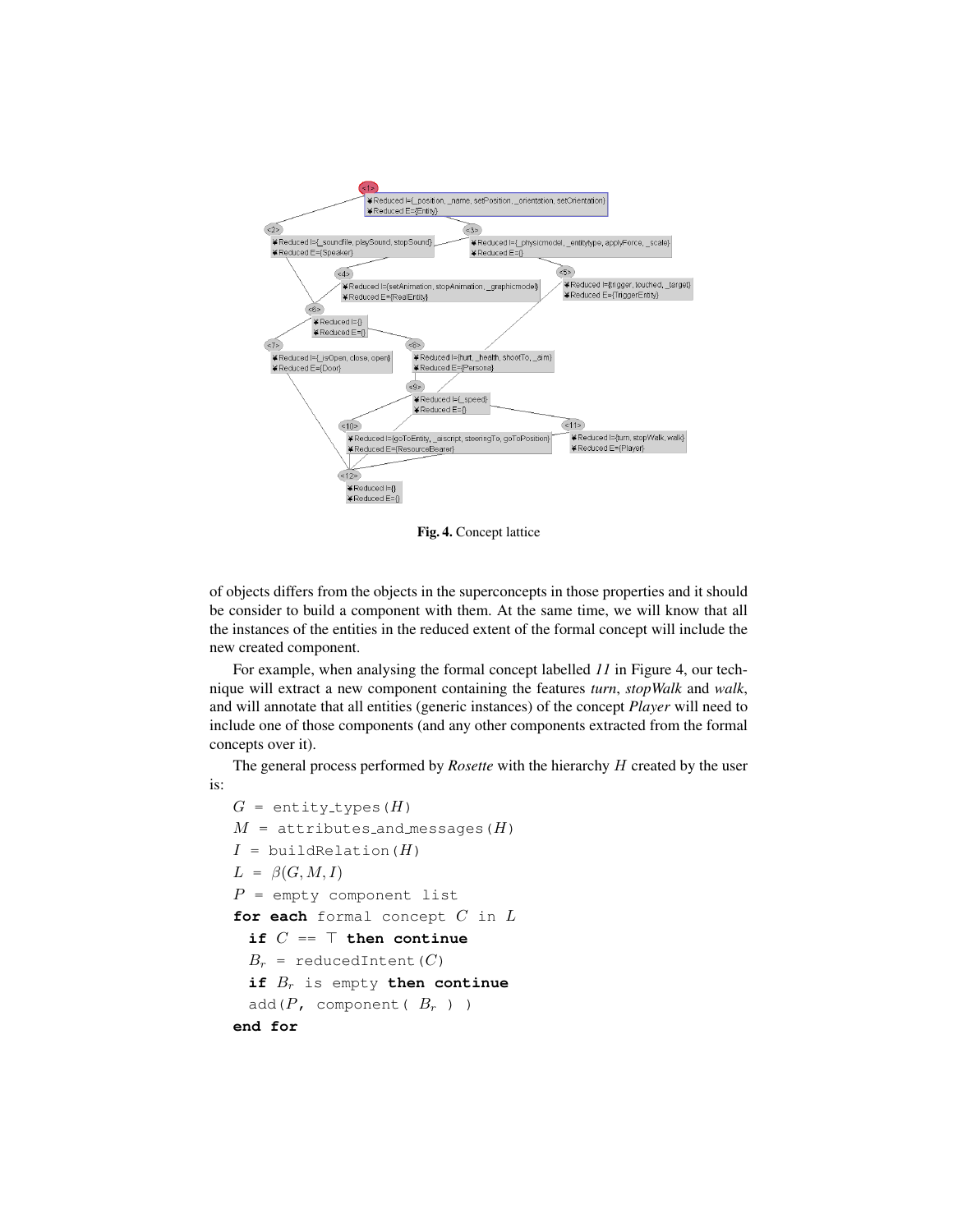All the lines are self-explicative except that with the *add*. The *component* function receives the reduced intent of the formal concept and builds the component representation that has its attributes and functionalities.

In some cases, the top concept  $(\top)$  has a non-empty intent, so it would also generate a component with all its features (*name*, *position* and *orientation* in our example of Figure 4). That component would be added in *all entities* so, instead of keeping ourselves in a pure component-based architecture with an empty generic *Entity* class, we can move all those top features to it. Figure 5 shows the components extracted from *Rosette* using the lattice from Figure 4. The components have been automatically named concatenating each attribute name of the component or, when no one is available, by concatenating all the message names that the component is able to carry out. For example, let us say that the original name of the *FightComp* component was *C health aim*.



Fig. 5. The candidate components proposed by Rosette

Summarizing all the process, when analysing a concept lattice, every formal concept that provides a new feature (having no empty reduced intent) does not represent a new entity type but a new component. The only exception is the formal concept in the top of the lattice that represents the generic *entity* class, which has data and functionality shared by all the entity types. Both the generic entity and every new component have the ability of carrying out actions in the reduced intent of the formal concept and they are populated with corresponding attributes.

This way, we have easily obtained the candidate generic entity class and components, but we still have to describe the entity types. Starting from every concept which their reduced extents contain an entity type, *Rosette* uses the superconcept relation and goes up until reaching the concept in the top of the lattice. For example, the *Persona* entity type (Figure 4) would have components represented by formal concepts number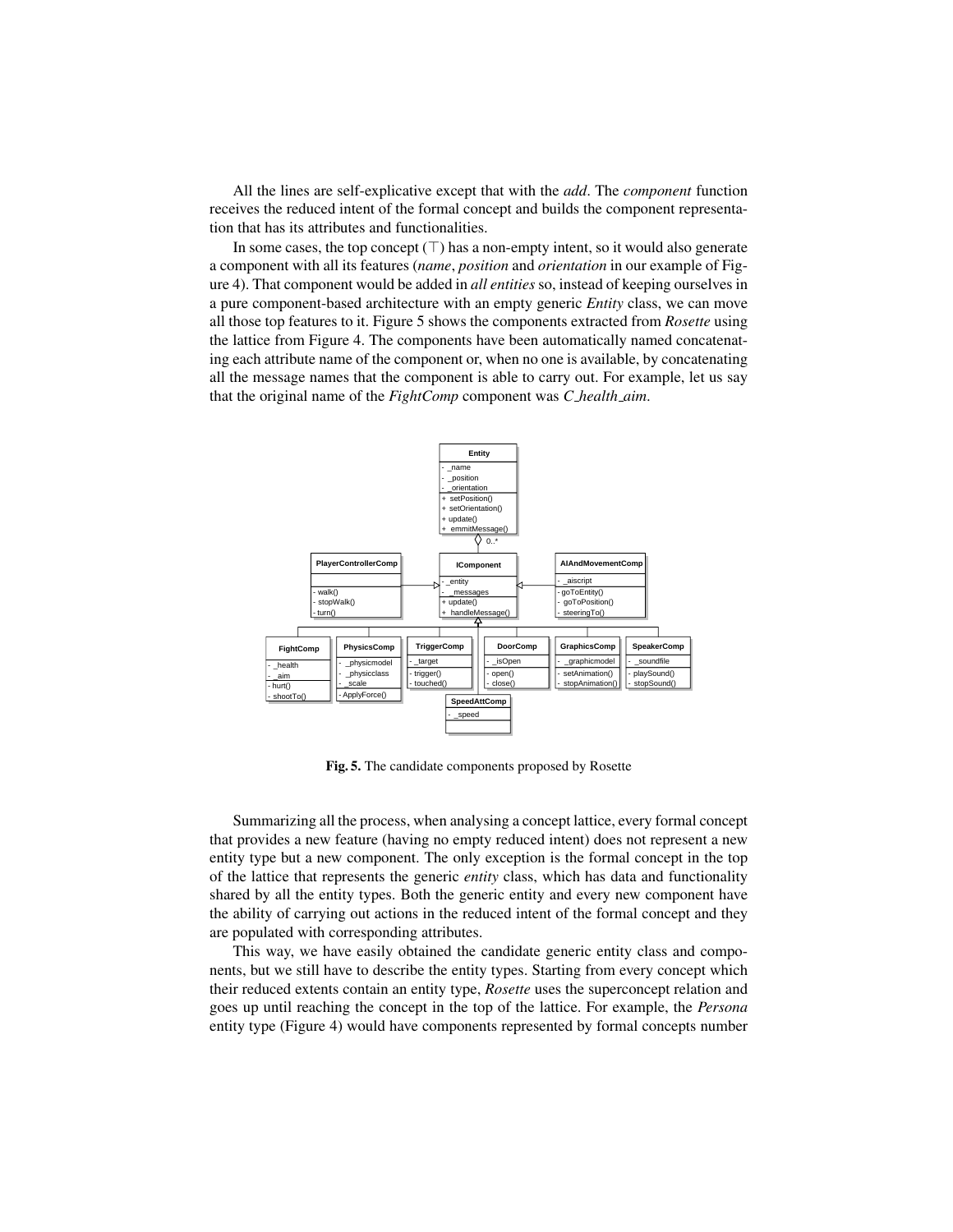*8*, *4*, *3* and *2* (the number *6* has an empty *reduced intent* so it does not represent a component) whilst the *ResourceBearer* entity type would have the same components but also the number *10* and *9*. Obviously, components of every entity type are stored in the generic entity container represented by the formal concept number *1*.

Keep in mind that the final component distribution does not include information about what components are needed for each entity. This knowledge is not thrown away: *Rosette* stores all the information in the original lattice using OWL, which provides a knowledge-rich representation that will let it provide some extra functionalities described in the next sections.

# 5 Expert Tuning

The automatic process detailed above ends up with a collection of proposed components with a generated name, and the *Entity* base class that may have some common functionality. This result is presented to developers, who will be able to modify it using their prior experience. Some of the changes will affect to the underlying formal lattice (that is *never* shown to the users) in such a way that the relationship between it and the initial formal context extracted from the class hierarchy will be broken. At this stage of the process this does not represent an issue, because we will not use FCA anymore over it. On the other hand, changes could be so dramatic that the lattice could even become an invalid one. Fortunately, *Rosette* uses OWL as the underlying representation, that can be used to represent richer structures than mere partially ordered sets. In any case, for simplicity, in the rest of the paper we will keep talking about lattices although internally our tool will not be using them directly.

Users will be able to perform the next four operators over the proposed component distribution:

- 1. Rename: proposed components are automatically named according to their attribute names. The first operator users may perform is to rename them in order to clarify its purpose.
- 2. Split: in some cases, two functionalities not related to each other may end up in the same component due to the entity type definitions (FCA will group two functionalities when both of them appears together in every entity type created in the formal hierarchy). In that case, *Rosette* gives developers the chance of splitting them in two different components. The expert will then decide which features remain in the original component and which ones are moved to the new one (which is manually named). Formally speaking, this operator would modify the underlying concept lattice creating two concepts  $(A1, B1)$  and  $(A2, B2)$  that will have the same subconcepts and superconcepts than the original formal concept  $(A, B)$ where  $A \equiv A1 \equiv A2$  and  $B \equiv B1 \cup B2$ . The original concept is removed. Although this is not correct mathematically speaking, since with this operation we do not have concepts anymore, we still use the term in this and in the other operators for simplicity.
- 3. Move features: this is the opposite operator. Sometimes some features lie in different components but the expert considers that they must belong to the same component. In this context, features of one component (some elements of the reduced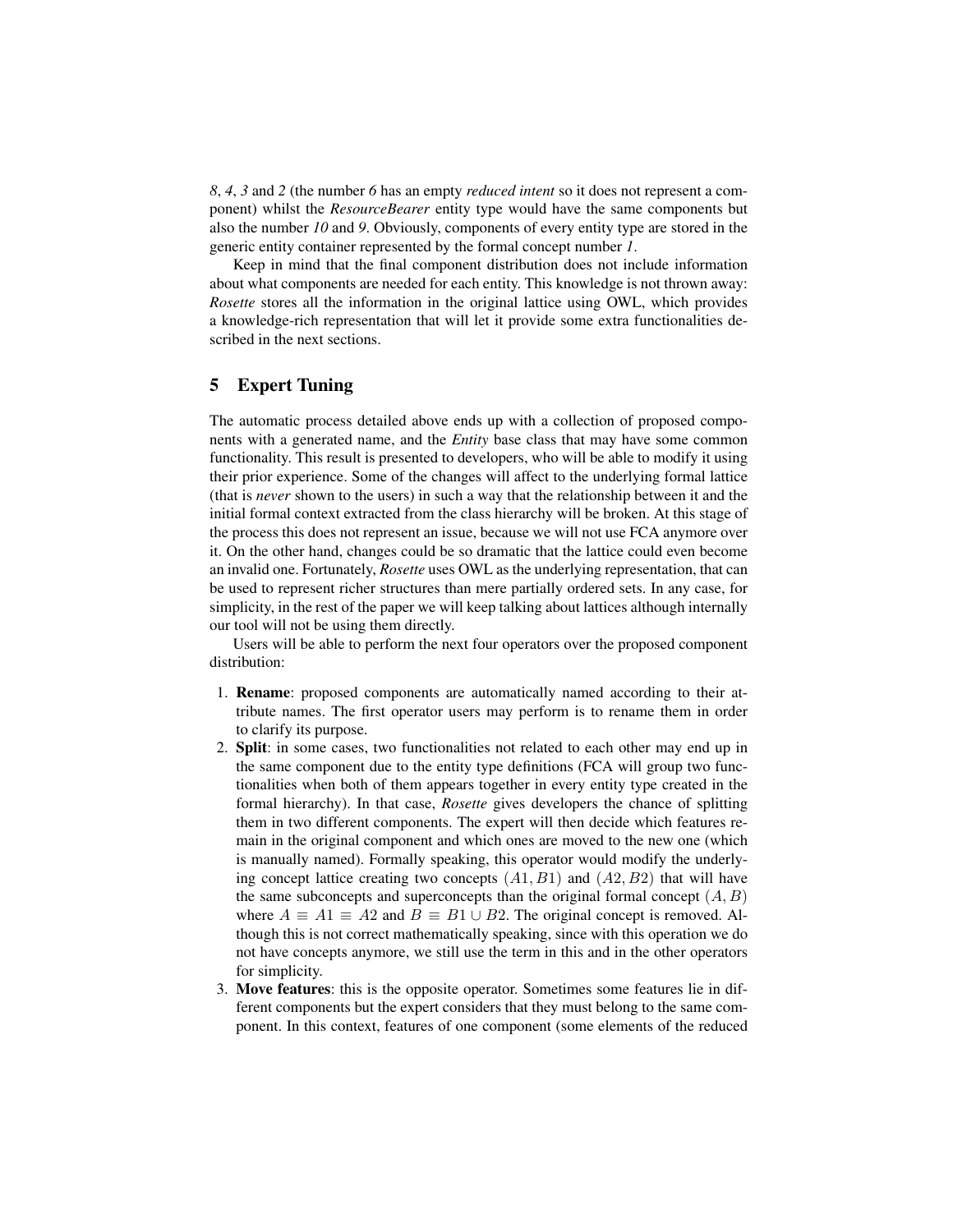intent) can be transferred to a different component. In the lattice, this means that some attributes are moved from a node to another one. When this movement goes up-down (for example from node *9* to node *10*), *Rosette* will detect the possible inconsistency (entities extracted from node *11* would end with missed features) and warns the user to *clone* the feature also in the component generated from node *11*. If the developer moves all the features of a component the result is an useless and empty component that is therefore removed from the system.

4. Add features: some times features must be copied from one component to another one when FCA detects relationships that will not be valid in the long run. In our example, the dependency between node *3* and *4* indicates that all entities with a graphic model (*4*, *GraphicsComp*) will have physics (*3*, *PhysicsComp*), something valid in the initial hierarchy but that is likely to change afterwards. With the initial distribution, all graphical entities will have an *scale* thanks to the physic component, but experts could envision that this should be a native feature of the *GraphicsComp* too. This operator let them to add those "missing" features to any component to avoid dependencies with other ones.

The expert interaction is totally necessary, first of all because she has to name the components but also because the system ignores some semantic knowledge and information based in the developer experience. However, the bigger the example is, with more entity types, the more alike is the proposed and the final set of components, just because the system has more knowledge to distribute responsibilities.

While using operators, coherence is granted because of the knowledge-rich OWL representation that contains semantic information about entities, components, and features (attributes and actions). This knowledge is useful while users tune the component distribution, but also to check errors in the domain and in future steps of the game development (as creating AIs that reason over the domain).

Once users validate the final distribution, *Rosette* generates a big amount of source code for all the components, that programmers will be fill up with the concrete behaviours.

#### 5.1 Example

Figure 5 showed the resultant candidate of components proposed by *Rosette* for the hierarchy of Figure 1, that can now be manipulated by the expert to tune some aspects. The first performed changes are component rename (*rename* operator) that is, in fact, applied in the figure.

A hand-made component distribution of the original hierarchy would have ended with that one shown in Figure 3, that is quite similar to the distribution provided by *Rosette*. When using a richer hierarchy, both distributions are even more similar.

With the purpose of demonstrating how the expert would use the available operators to transform the proposed set of components, we apply some modifications to the automatically proposed distribution in order to turn it into the other one.

First of all, we can consider the *SpeedAttComp* that has the *speed* attribute but no functionalities. In designing terms this is acceptable, but rarely has sense from the implementation point of view. *Speed* is used separately by *PlayerControllerComp* and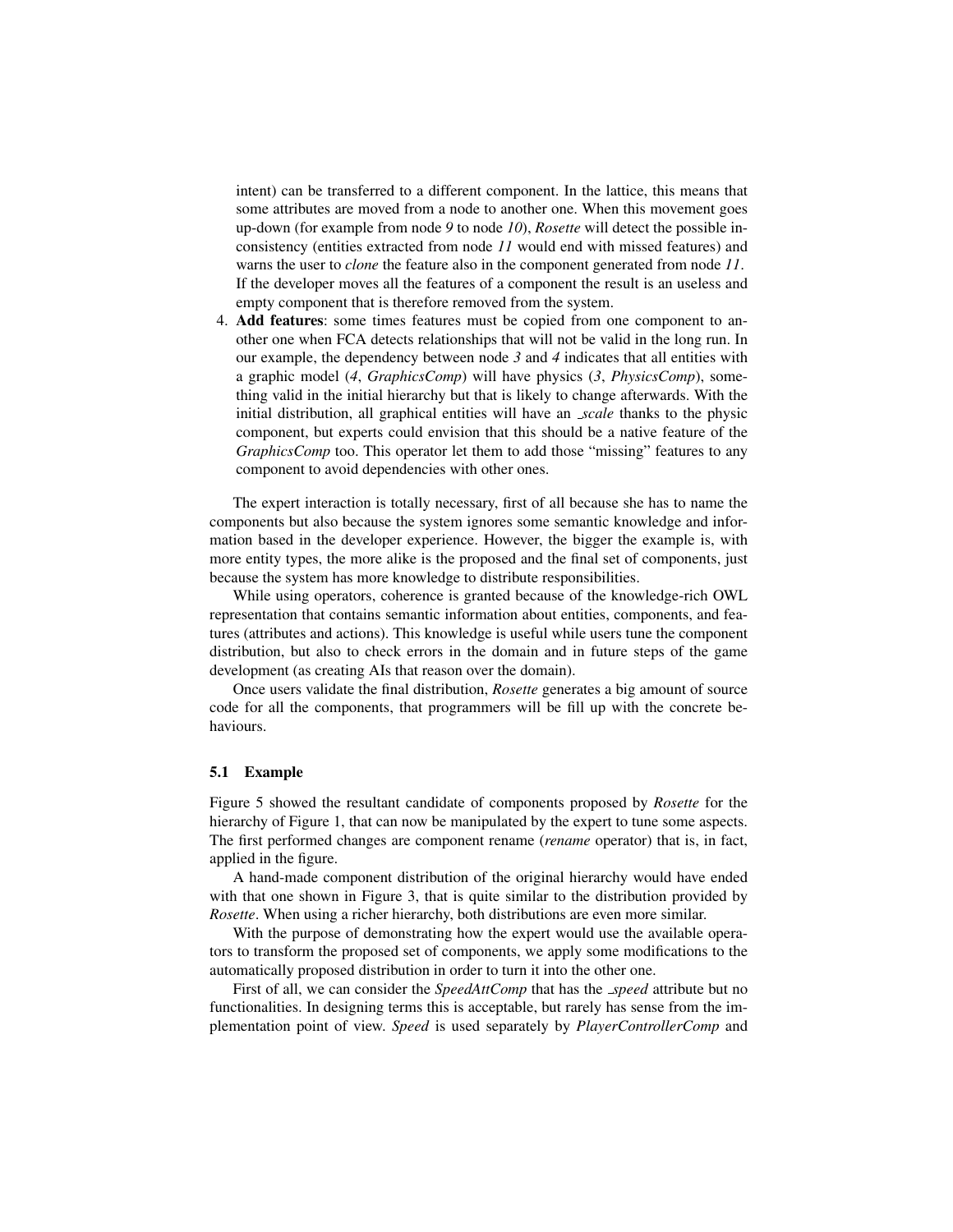*AIAndMovementComp* to adjust the movement, so we will apply the *move features* operator moving (and cloning) the *speed* feature to both components, and removing *SpeedAttComp* completely. This operator is coherent with the lattice (Figure 4): we are moving the intent of the node labelled *9* to both subconcepts (*10* and *11*).

After that, another application of the *move features* operator results in the movement of the *touched* message interpretation from the *TriggerComp* to the *PhysicsComp*. This is done for technical reasons in order to maintain all physic information in the same component.

Then, the *split* operator, which split components, is applied over the *AIAndMovementComp* component twice. Due to the lack of entity types in the example, some features resides in the same component though in the real implementation are divided. In the first application of the *split* operator, the *goToEntity* and the *goToPosition* message interpretations are moved to a new component, which is named *GoToComp*. The second application results in the new *SteeringToComp* component with the *steeringTo* message interpretation and the *speed* attribute. The original component is renamed as *AIComp* by the *rename* operator and keeps the *aiscript* attribute.

Finally, although the *Entity* class has received some generic features (from the top concept,  $\top$ ), they are especially important in other components. Instead of just use those features from the entity, programmers would prefer to maintain them also in those other components. For this reason, we have to apply the *add features* operator over the *GraphicsComp*, *PhysicsComp* and *SpeakerComp* components in order to add the *setPosition* and the *setOrientation* functionalities to them.

## 6 Iterative Software Development with FCA

In the previous section we have presented a semi-automatic technique for moving from class hierarchies to components. The target purpose is helping programmers facing up to this kind of distributed system, which is widely used in computer game developments. Through the use of FCA, this technique splits entity behaviours in candidate components but also provides experts with mechanisms for modifying these component candidates. These mechanisms are the operators defined in Section 5, which execution in the domain alter somehow the underlying formal lattice generated during the FCA process.

Attentive readers will have realized that the previous technique is valid for the first step of the development but not for further development steps. Due to computer game requirements change throughout the game development, the entity distribution is always changing. When the experts face up to this situation, they may decide to change the entity hierarchy in order to use *Rosette* for generating a new set of components. The application of FCA results in a new lattice that probably does not change a lot from the previous one. However, the experts usually would have performed some modifications in the proposed component distribution using our operators. As the process is now repeated, these changes would be lost every time the expert request a new candidate set of components.

Our intention in this section is to extend the previous technique in order to allow an iterative software design. In this new approach, the modifications applied over one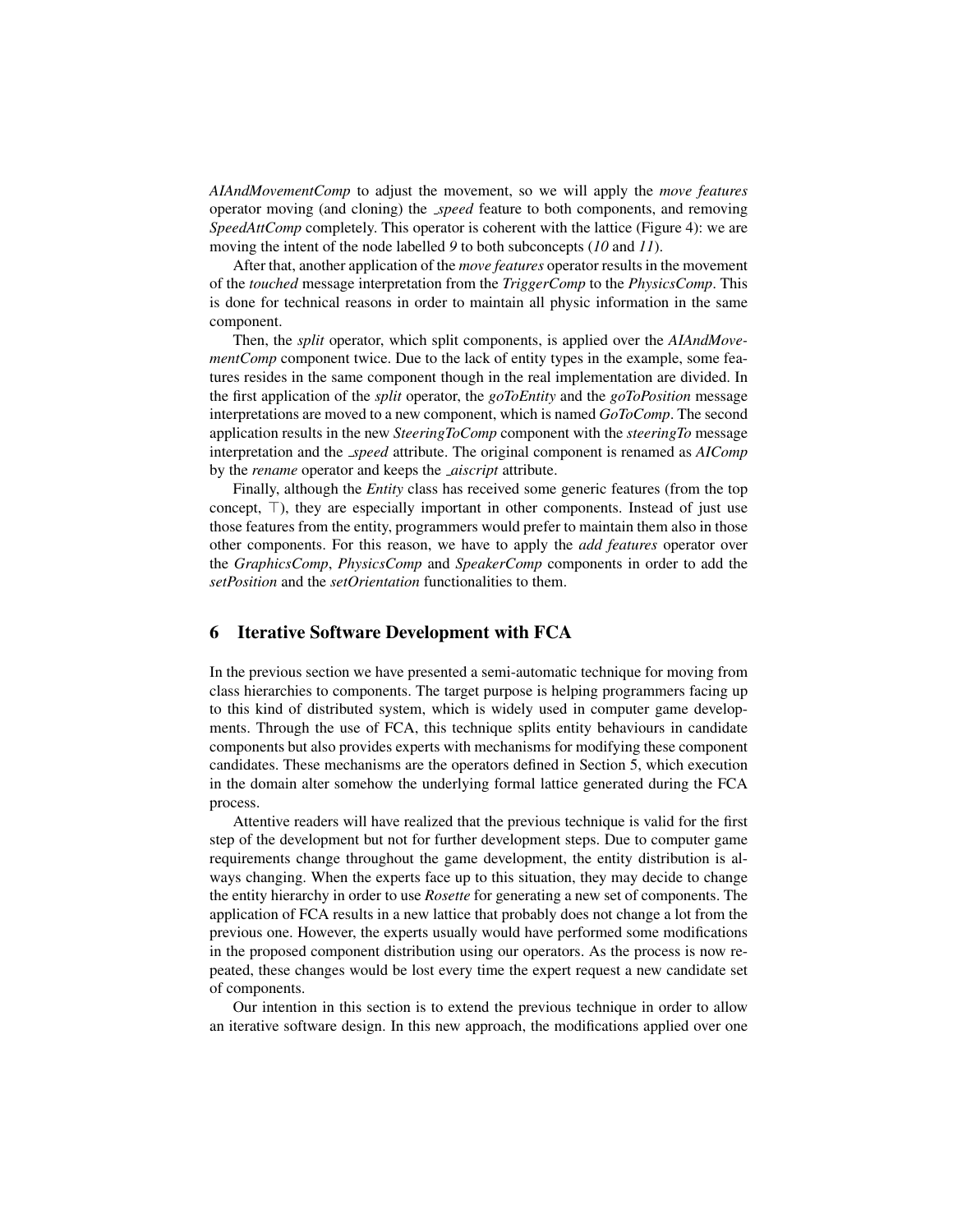lattice can be extrapolated to other lattices in future iterations. Keep in mind that the domain operators (Section 5) are applied over components that has been created from a formal concept. So, these operators could be applied on similar formal concepts, of another domain, in case that both domains share the part of the lattice affected by the operators.

From a high-level point of view, in order to preserve changes applied over the previous component suggestions, the system compares the new formal lattice, obtained through FCA, with the previous one. The methodology identifies the part of the lattice that does not significantly change between the two FCA applications. This way the tuning operators executed in concepts of this part of the lattice could be reapplied in the new lattice.

The identification of the target part of the lattice is a semi-automatic process, where formal concepts are related in pairs. *Rosette* automatically identifies the *constant* part of the lattice, which for our purpose is the set of pairs of formal concepts that have the same reduced intent. We do not care about the extent in our approach since the component suggestion lays its foundations in the reduced intent. The components extrated from the formal concepts that have not been matched up are presented to the expert. Then she can provide matches between old components and new ones to the considered *constant* part of the lattice.

It is worth mentioning that some of the operators could not be executed in the new domains due to component distribution may vary a lot after various domain iterations but it is just because these operators become obsoleted.

#### 6.1 Example

In Section 5.1 FCA is applied to a hierarchy and the automatic part of the proposed methodology leads us to the set of components in Figure 5. The resultant domain was modified by the expert, by using the tuning operators, and the component-based system developed ends up with the components in Figure 3.

Now, let us recover the example and suppose that the game design has new requirements. The game designers propose the addition of two new entity types: the *BreakableDoor*, which is a door that can be broken using weapons, and a *Teleporter*, which moves entities that enter in them to a far target place. Designers also require the modification of the *ResourceBearer* entity, which must have a *currentEnemy* attribute for the artificial intelligence. The *Rosette* expert captures these domain changes by modifying the entity hierarchy and uses the component suggestion module to distribute responsibilities. The application of FCA to the current domain results in the lattice in Figure 6, where formal concepts are tagged with letters from *a* to *n*.

Comparing the new lattice with the lattice of the previous FCA application (Figure 4), *Rosette* determines that the pairs of formal concepts  $\langle 1, a \rangle$ ,  $\langle 2, b \rangle$ ,  $\langle 4, d \rangle$ ,  $\langle 7, f \rangle$ ,  $\langle 9, k \rangle$  and  $\langle 11, m \rangle$  remain from the previous to the current iteration. When *Rosette* finishes this automatic match, the formal concepts that were not put into pairs and with no empty reduced intent are presented in the screen. In this moment, the expert put the formal concepts <*3,c*>, <*5,e*>, <*8,j*> and <*10,l*> into pairs, based on their experience and in the fact that these concepts are very similar (only some attributes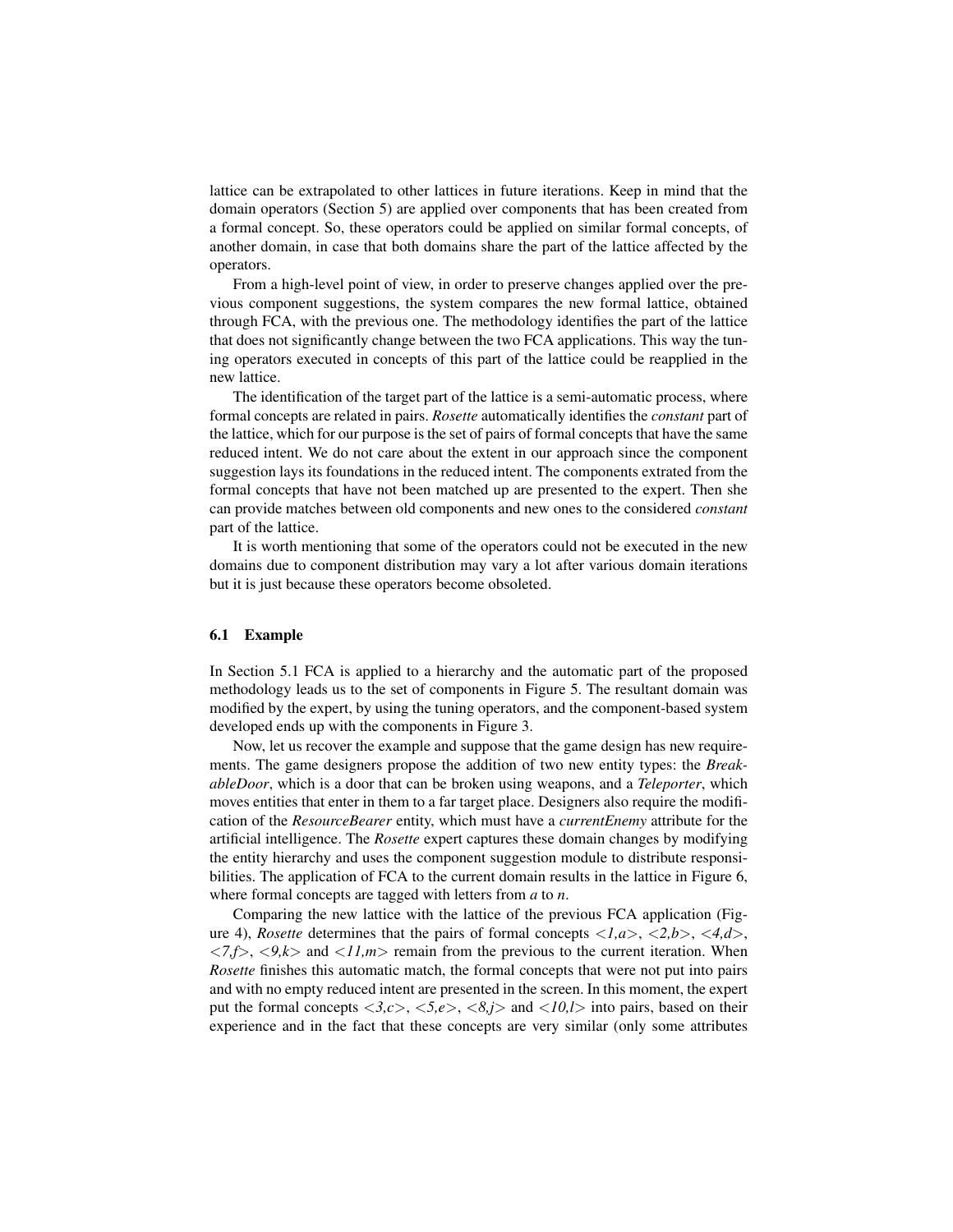

Fig. 6. New concept lattice

changes). Just the *g* and *h* formal concepts have no pairs and will become new components.

So, in these steps, the part of the lattice that does not significantly change has been identified and *Rosette* can extrapolate the modifications applied in the previous lattice to the new one. After applying the operators to the new domain, the new set of candidate components are finally given to the expert. Figure 7 shows these components, where we can compare the result with the components in Figure 5. The general structure is maintained but some actions and attributes has been moved between components. Furthermore two new components have arisen. The stressed features denote new elements (or moved ones) whilst the crossed out features mean that they do not belong to this component anymore (*FightComp*. At this point the expert could continue with the iteration by applying new operators to this set of components (i.e change the auto-generated names of the new components).

### 7 Related Work and Conclusions

Regarding related work, we can mention other applications of FCA to software engineering. The work described in [12] focuses on the use of FCA during the early phases of software development. They propose a method for finding or deriving class candidates from a given use case description. Also closely related is the work described in [10], where they propose a general framework for applying FCA to obtain a class hierarchy in different points of the software life-cycle: design from scratch using a set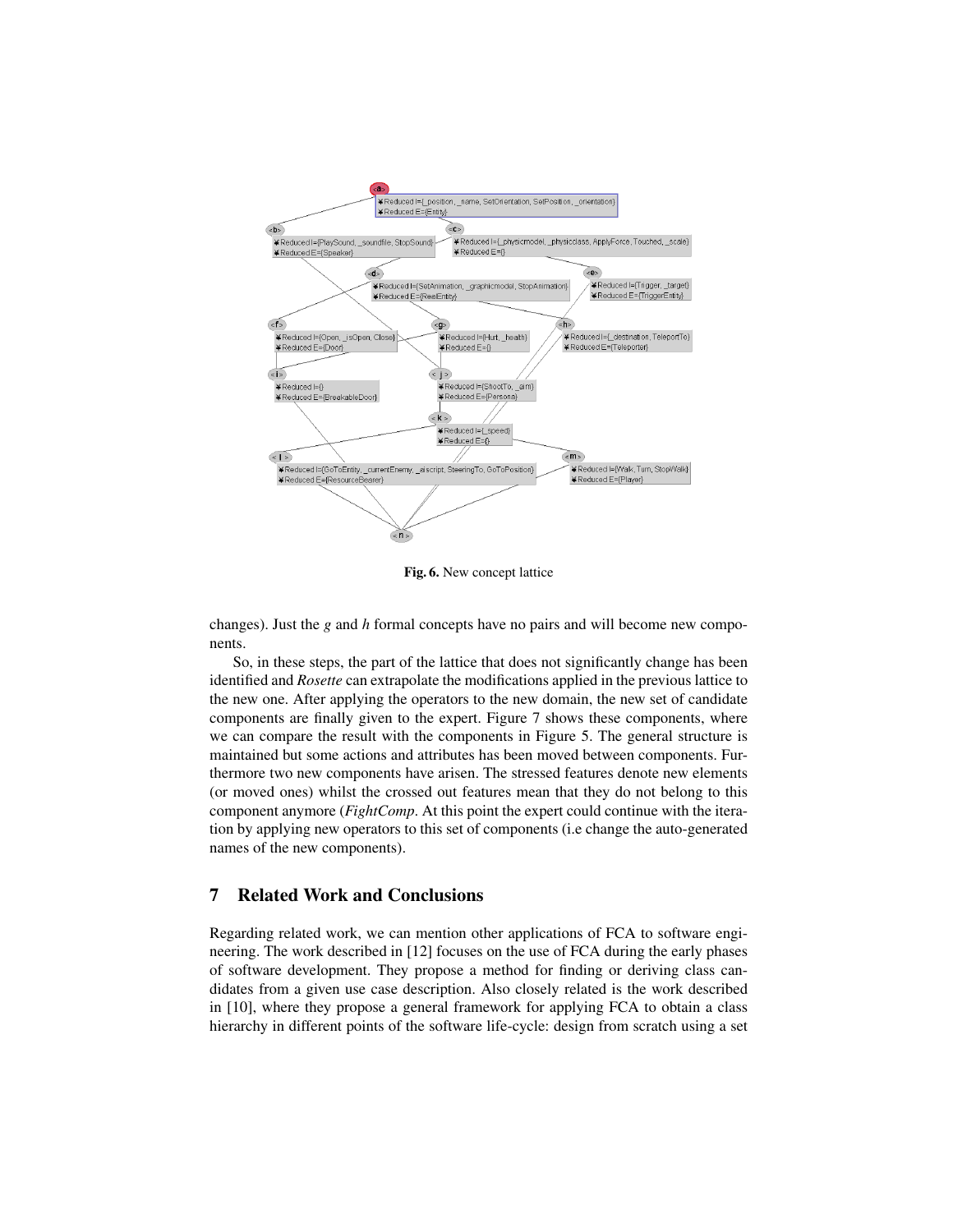

Fig. 7. The new candidate components proposed by Rosette

of class specifications, refactoring from the observation of the actual use of the classes in applications, and hierarchy evolution by incrementally adding new classes. The main difference with the approach presented here is that they try to build a class hierarchy while we intend to distribute functionality among sibling components, which solve the problem with multiple inheritance in FCA lattices.

The process of identifying components with FCA is not very different of identifying traits [13] and aspects [17]. In [13] Lienhard et al. present a process that identifies traits from inheritance hierarchies that is bases in the same principles than our system but is not exactly the same due to components are more autonomous pieces of software than traits. Components save their own state whilst traits are just a set of methods. However, which makes the difference between both proposals is the iterability.

A possible scenario for applying the techniques described in the paper is to reengineer a game from class hierarchy to components. In the last years, we have been working on Javy 2 [11], a educational game that was initially developed using an entity hierarchy (a portion was shown in Figure 1), and afterwards manually converted to a component-based architecture (Figure 3). When *Rosette* was available, we tested it using the original Javy 2 hierarchy, and the initial component distribution was quite acceptable when compared with the human-made one. We could have saved a significant amount of time if it had been available on time.

In the long term, our goal is to support the up-front development of games with a component-based architecture where entities are connected to a logical hierarchical view. In this paper we have shown how we allow an iterative process when defining the class hierarchy, so operators applied to the early versions of the component distribution are automatically reapplied in the late ones. Nevertheless, more work must be done in the code generation phase to do it reversible. Changes in the autogenerated source code